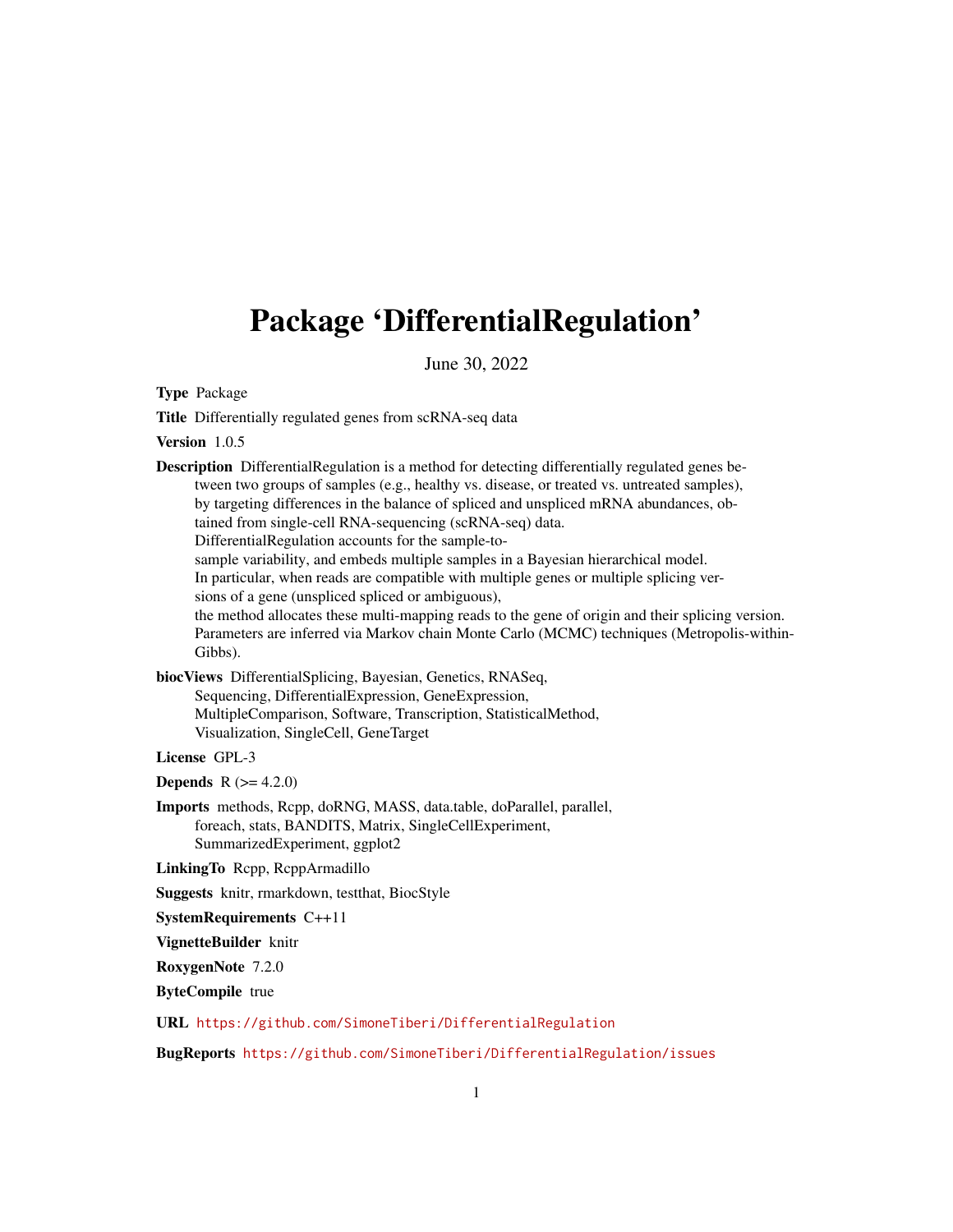git\_url https://git.bioconductor.org/packages/DifferentialRegulation git\_branch RELEASE\_3\_15 git\_last\_commit dbbc1ba git\_last\_commit\_date 2022-06-09 Date/Publication 2022-06-30 Author Simone Tiberi [aut, cre] (<<https://orcid.org/0000-0002-3054-9964>>) Maintainer Simone Tiberi <simone.tiberi@uzh.ch>

# R topics documented:

| 14 |
|----|
|    |
|    |
|    |
|    |
|    |
|    |
|    |

DifferentialRegulation-package

*Differentially regulated genes from scRNA-seq data*

# Description

DifferentialRegulation is a method for detecting differentially regulated genes between two groups of samples (e.g., healthy vs. disease, or treated vs. untreated samples), by targeting differences in the balance of spliced and unspliced mRNA abundances, obtained from single-cell RNA-sequencing (scRNA-seq) data. DifferentialRegulation accounts for the sample-to-sample variability, and embeds multiple samples in a Bayesian hierarchical model. In particular, when reads are compatible with multiple genes or multiple splicing versions of a gene (unspliced spliced or ambiguous), the method allocates these multi-mapping reads to the gene of origin and their splicing version. Parameters are inferred via Markov chain Monte Carlo (MCMC) techniques (Metropolis-within-Gibbs).

# Details

The DESCRIPTION file: This package was not yet installed at build time.

Questions relative to DifferentialRegulation should be reported as a new issue at https://github.com/SimoneTiberi/Differential

To access the vignettes, type: browseVignettes("DifferentialRegulation").

Index: This package was not yet installed at build time.

# Author(s)

Simone Tiberi <simone.tiberi@uzh.ch>

<span id="page-1-0"></span>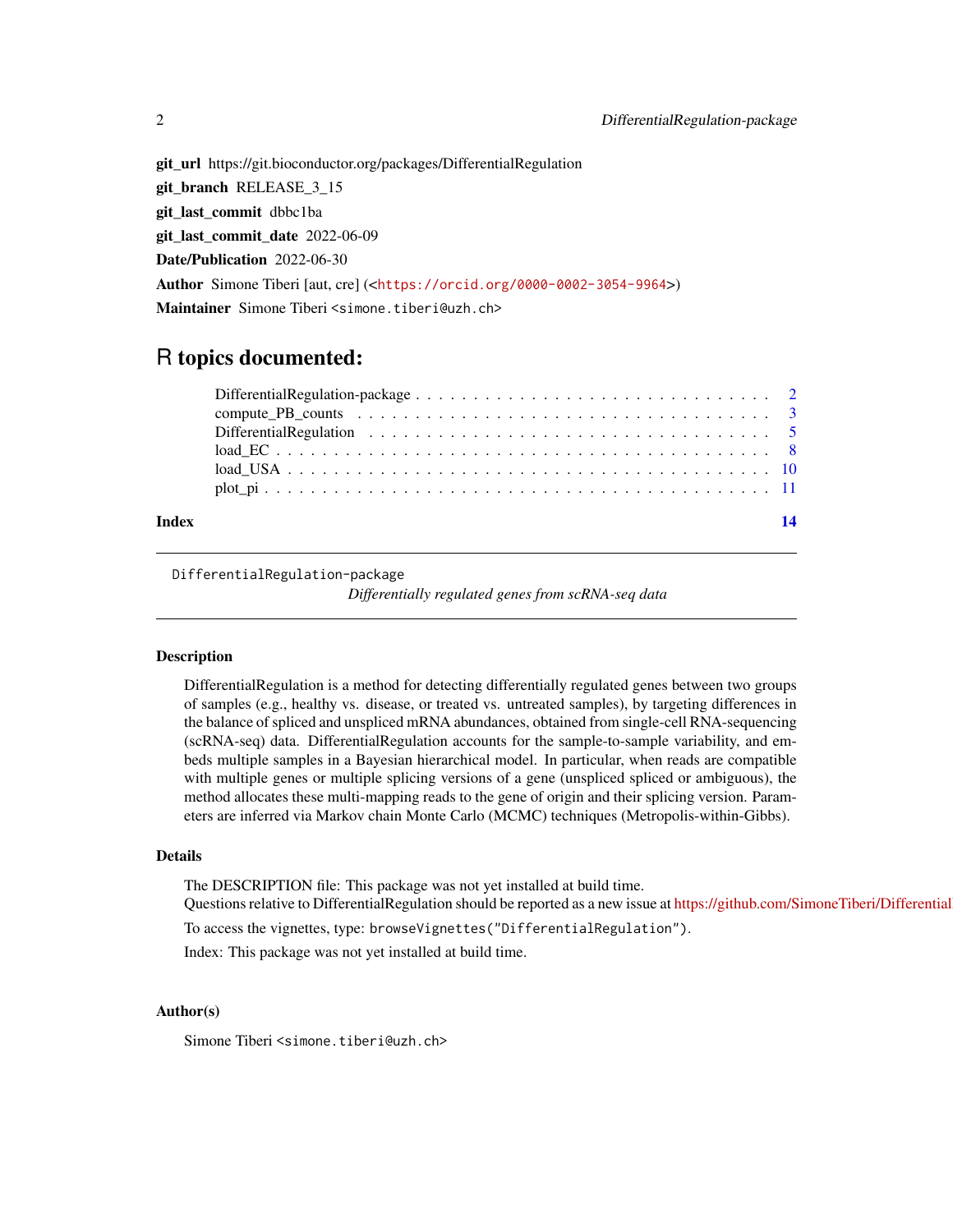<span id="page-2-1"></span><span id="page-2-0"></span>compute\_PB\_counts *Discover differentially regulated genes*

# Description

compute\_PB\_counts computese the pseudo-bulk (PB) counts, needed to perform differential testing by [DifferentialRegulation](#page-4-1).

# Usage

```
compute_PB_counts(
  sce,
 EC_list = NULL,
 design,
  sample_col_name = "sample",
 group_col_name = "group",
  sce_cluster_name = "cell_type",
 min_cells_per_cluster = 100,
 min_counts_per_gene_per_group = 20,
 min\_counts\_ECs = 0)
```
# Arguments

| sce                           | a SingleCellExperiment object, computed via load_USA.                                                                                                                                                                                                       |
|-------------------------------|-------------------------------------------------------------------------------------------------------------------------------------------------------------------------------------------------------------------------------------------------------------|
| EC_list                       | a list, computed via load_EC.                                                                                                                                                                                                                               |
| design                        | a data. frame indicating the design of the experiment with one row for each<br>sample; 'design' must contain a column with the sample id and one with the<br>group id.                                                                                      |
| sample_col_name               |                                                                                                                                                                                                                                                             |
|                               | a character ("sample" by default), indicating the column name of the 'design'<br>element which stores the sample id.                                                                                                                                        |
|                               | group_col_name a character ("group" by default), indicating the column name of the 'design'<br>element which stores the group id.                                                                                                                           |
| sce_cluster_name              |                                                                                                                                                                                                                                                             |
|                               | a character ("cell_type" by default), indicating the name of the 'colData(sce)' el-<br>ement, which stores the cluster id of each cell (i.e., colData(sce)\$name_cluster).                                                                                  |
| min_cells_per_cluster         |                                                                                                                                                                                                                                                             |
|                               | cell cluster (e.g., cell-type) filter. 'min_cells_per_cluster' is the minimum num-<br>ber of cells, across all samples and groups, for a cell cluster to be considered.<br>Cell clusters with less than 'min_cells_per_cluster' cells will not be analyzed. |
| min_counts_per_gene_per_group |                                                                                                                                                                                                                                                             |
|                               | minimum number of counts per gene, in each cell, across all samples of every<br>group. In each cell cluster, only genes with at least 'min_counts_per_gene_per_group'<br>counts in both groups of samples will be analyzed.                                 |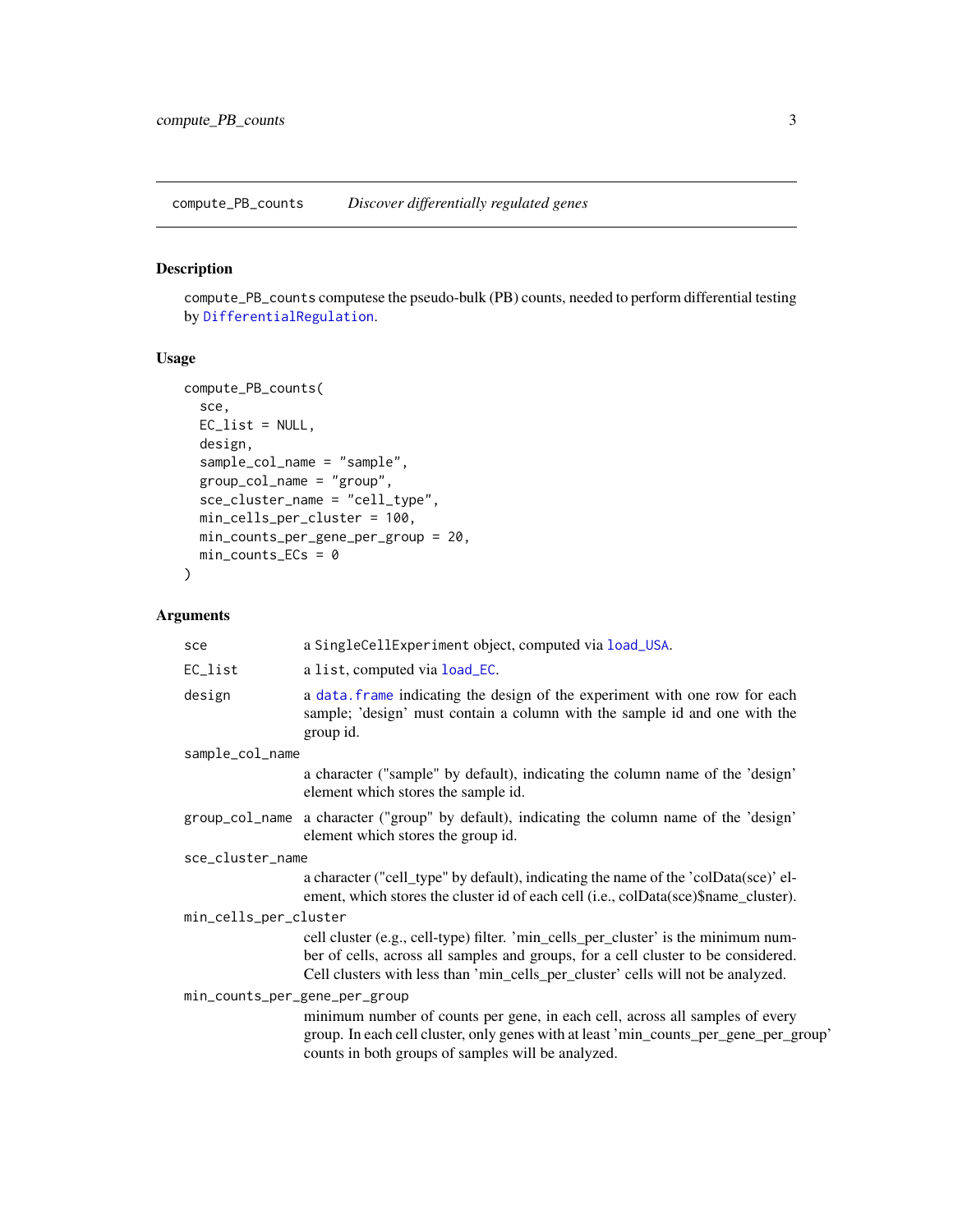<span id="page-3-0"></span>min\_counts\_ECs equivalence classes (ECs) filter (NB: only used when 'EC\_list' is provided) 'min counts ECs' indicates the minimum number of counts (across all cells in a cell cluster) for each equivalence class; by default all ECs are considered  $(\text{min\_counts\_ECs} = 0)$ . ECs with less or equal than 'min\_counts\_ECs' will be discarded. Increasing 'min\_counts\_ECs' will marginally decrease computational cost computational at the cost of a marginal loss in performance.

# Value

A list of objects required perform differential testing by [DifferentialRegulation](#page-4-1).

# Author(s)

Simone Tiberi <simone.tiberi@uzh.ch>

# See Also

[load\\_EC](#page-7-1), [load\\_USA](#page-9-1), [plot\\_pi](#page-10-1),

```
# load internal data to the package:
data_dir = system.file("extdata", package = "DifferentialRegulation")
# specify samples ids:
sample_ids = paste0("organoid", c(1:3, 16:18))
# set directories of each sample input data (obtained via alevin-fry):
base_dir = file.path(data_dir, "alevin-fry", sample_ids)
file.exists(base_dir)
# set paths to USA counts, cell id and gene id:
# Note that alevin-fry needs to be run with '--use-mtx' option
# to store counts in a 'quants_mat.mtx' file.
path_to_counts = file.path(base_dir,"/alevin/quants_mat.mtx")
path_to_cell_id = file.path(base_dir,"/alevin/quants_mat_rows.txt")
path_to_gene_id = file.path(base_dir,"/alevin/quants_mat_cols.txt")
# load USA counts:
sce = load_USA(path_to_counts,
               path_to_cell_id,
               path_to_gene_id,
               sample_ids)
# define the design of the study:
design = data.frame(sample = sample_ids,
                    group = c( rep("3 mon", 3), rep("6 mon", 3))design
# cell types should be assigned to each cell;
# here we load pre-computed cell types:
path_to_DF = file.path(data_dir,"DF_cell_types.txt")
DF_cell_types = read.csv(path_to_DF, sep = "\t", header = TRUE)
```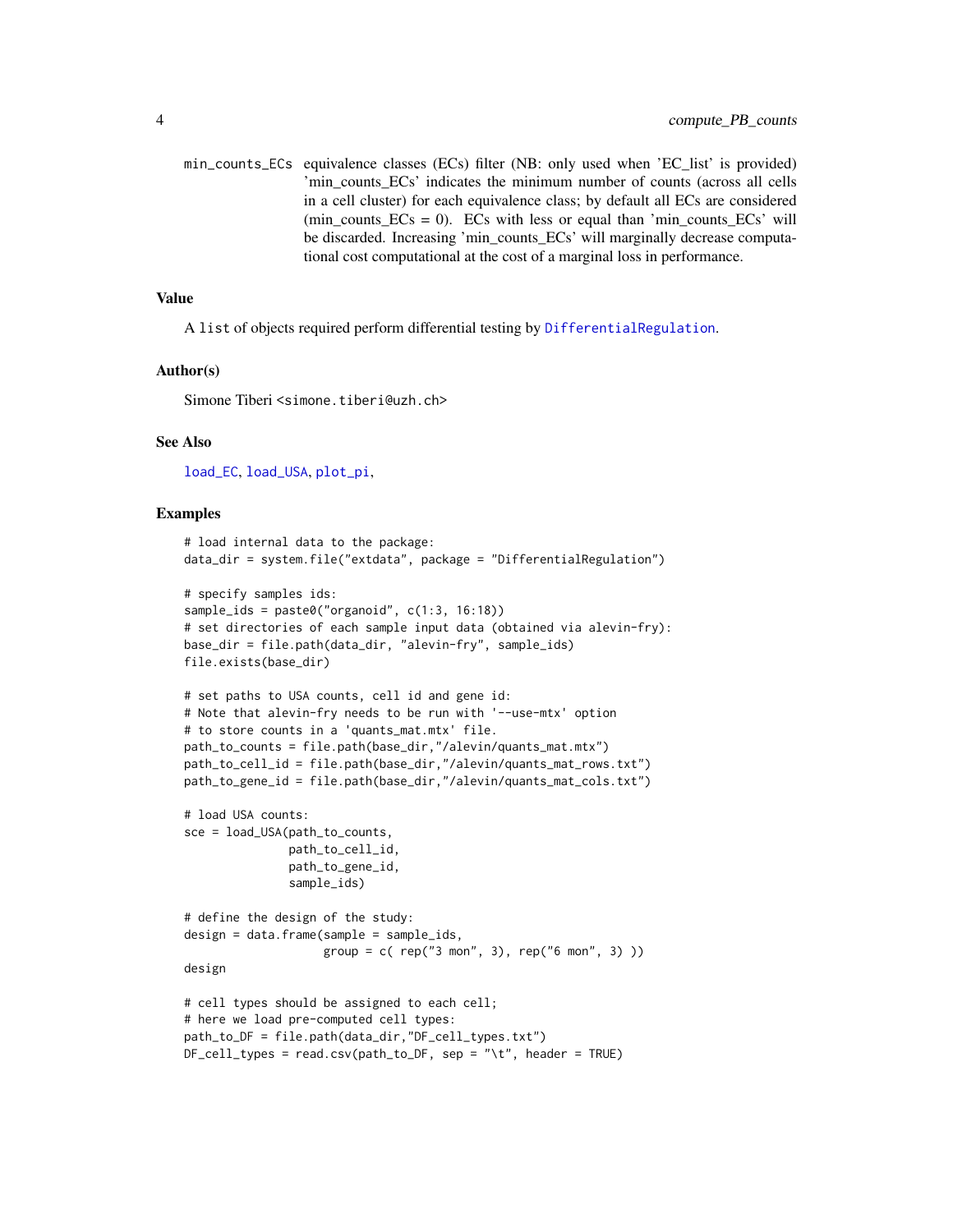```
matches = match(colnames(sce), DF_cell_types$cell_id)
sce$cell_type = DF_cell_types$cell_type[matches]
PB_counts = compute_PB_counts(sce = sce,
                              EC_list = NULL,
                              design = design,
                              sample_col_name = "sample",
                              group_col_name = "group",
                              sce_cluster_name = "cell_type",
                              min_cells_per_cluster = 100,
                              min_counts_per_gene_per_group = 20)
```

```
DifferentialRegulation
```
*Discover differentially regulated genes*

# Description

DifferentialRegulation identified differentially regulated genes between two conditions (e.g., healthy vs. disease or treated vs. untreated) in each cluster of cells. Parameters are inferred via Markov chain Monte Carlo (MCMC) techniques and a differential testing is performed via a multivariate Wald test on the posterior densities of the group-level USA (Unspliced, Spliced and Ambiguous) counts relative abundance.

# Usage

```
DifferentialRegulation(
 PB_counts,
 EC = TRUE,n_cores = NULL,
 N_MCMC = 2000,
 burn_in = 500)
```
# Arguments

| PB_counts | a list, computed via compute_PB_counts                                                                                                                                                                                                                                                                                     |
|-----------|----------------------------------------------------------------------------------------------------------------------------------------------------------------------------------------------------------------------------------------------------------------------------------------------------------------------------|
| EC.       | a logical, indicating whether to use equivalence classes (if TRUE, default) or<br>USA estimated counts (if FALSE).                                                                                                                                                                                                         |
| n_cores   | the number of cores to parallelize the tasks on. Since parallelization is at the<br>cluster level (each cluster is parallelized on a thread), we suggest setting n_cores<br>to the number of clusters (e.g., cell-types), as set by default if 'n_cores' is not<br>specified.                                              |
| N_MCMC    | the number of iterations for the MCMC algorithm (including burn-in). Min<br>$2*104$ . If our algorithm does not converge (according to Heidelberger and<br>Welch's convergence diagnostic), we automatically double N_MCMC and burn_in,<br>and run it a second time (a message will be printed on screen to inform users). |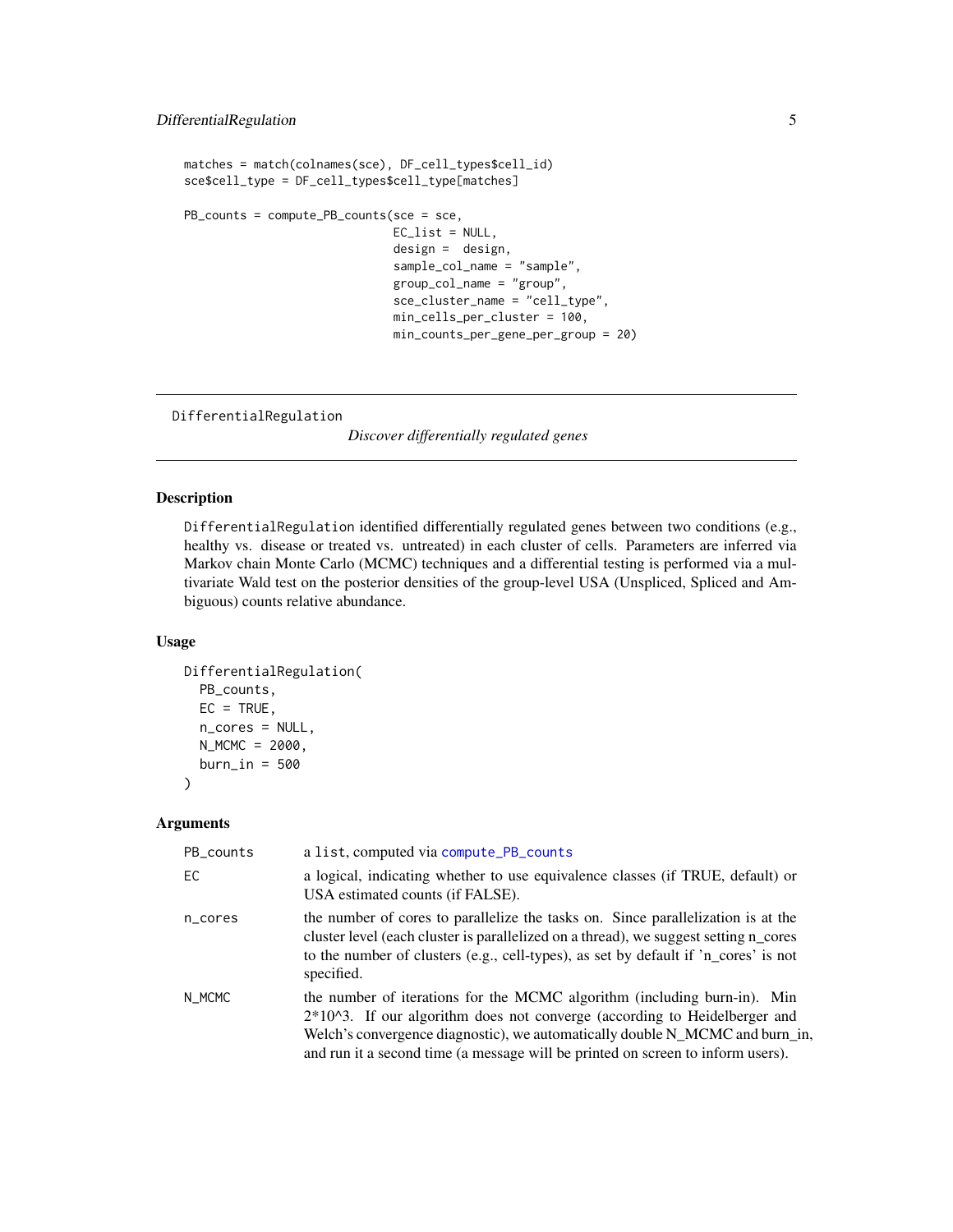<span id="page-5-0"></span>burn\_in the length of the burn-in; i.e., the initial part of the MCMC chain to be discarded (before convergence is reached). Min 500. If no convergence is reached, the 'burn in' is authomatically increased (up to N\_MCMC/2) according to the convergence detected by Heidelberger and Welch's convergence diagnostic. If our algorithm does not converge even after increasing the burn-in, we automatically double N\_MCMC and burn\_in, and run it a second time (a message will be printed on screen to inform users).

# Value

A list of 4 data.frame objects. 'Differential\_results' contains results from differential testing only; 'US\_results' has results for the proportion of Spliced and Unspliced counts (Ambiguous counts are allocated 50:50 to Spliced and Unspliced); 'USA\_results' includes results for the proportion of Spliced, Unspliced and Ambiguous counts (Ambiguous counts are reported separately from Spliced and Unspliced counts); 'Convergence\_results' contains information about convergence of posterior chains. Columns 'Gene id' and 'Cluster id' contain the gene and cell-cluster name, while 'p\_val', 'p\_adj.loc' and 'p\_adj.glb' report the raw p-values, locally and globally adjusted p-values, via Benjamini and Hochberg (BH) correction. In locally adjusted p-values ('p\_adj.loc') BH correction is applied to each cluster separately, while in globally adjusted p-values ('p\_adj.glb') BH correction is performed to the results from all clusters. Columns 'pi' and 'sd' indicate the proportion and standard deviation, respectively, 'S', 'U' and 'A' refer to Spliced, Unspliced and Ambiguous counts, respectively, while 'gr\_A' and 'gr\_B' refer to group A and B, respectively. For instance, columns 'pi\_S-gr\_A' and 'sd\_S-gr\_A' indicate the estimates and standard deviation (sd) for the proportion of Spliced (pi\_S) and Unspliced (pi\_U) counts in group A, respectively.

# Author(s)

Simone Tiberi <simone.tiberi@uzh.ch>

## See Also

[load\\_EC](#page-7-1), [load\\_USA](#page-9-1), [plot\\_pi](#page-10-1),

```
# load internal data to the package:
data_dir = system.file("extdata", package = "DifferentialRegulation")
# specify samples ids:
sample_ids = paste0("organoid", c(1:3, 16:18))
# set directories of each sample input data (obtained via alevin-fry):
base_dir = file.path(data_dir, "alevin-fry", sample_ids)
file.exists(base_dir)
# set paths to USA counts, cell id and gene id:
# Note that alevin-fry needs to be run with '--use-mtx' option
# to store counts in a 'quants_mat.mtx' file.
path_to_counts = file.path(base_dir,"/alevin/quants_mat.mtx")
path_to_cell_id = file.path(base_dir,"/alevin/quants_mat_rows.txt")
```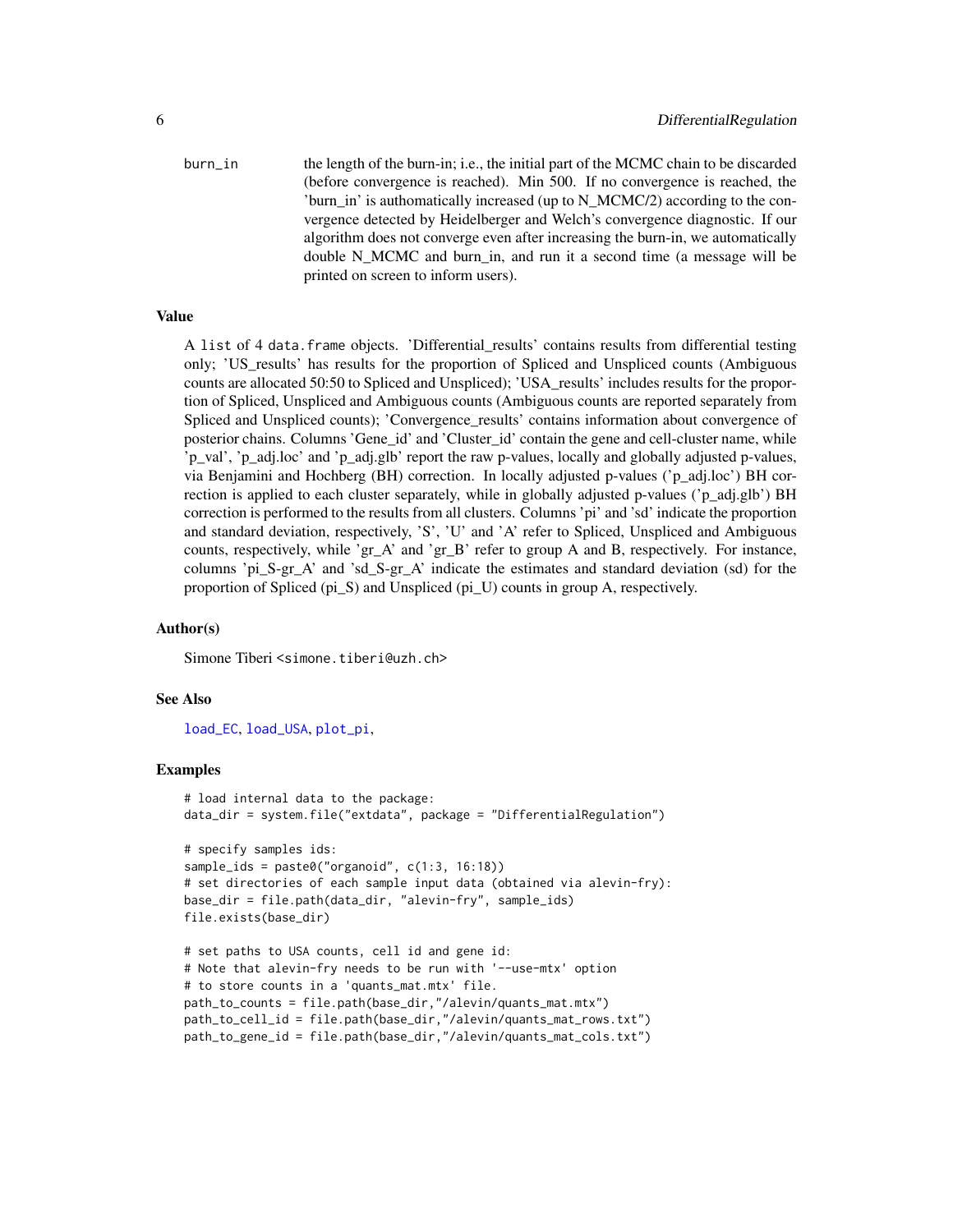```
# load USA counts:
sce = load_USA(path_to_counts,
               path_to_cell_id,
               path_to_gene_id,
               sample_ids)
# define the design of the study:
design = data.frame(sample = sample_ids,
                    group = c( rep("3 mon", 3), rep("6 mon", 3))design
# cell types should be assigned to each cell;
# here we load pre-computed cell types:
path_to_DF = file.path(data_dir,"DF_cell_types.txt")
DF_cell_types = read.csv(path_to_DF, sep = "\t", header = TRUE)
matches = match(colnames(sce), DF_cell_types$cell_id)
sce$cell_type = DF_cell_types$cell_type[matches]
PB_counts = compute_PB_counts(sce = sce,
                              EC_list = NULL,
                              design = design,
                              sample_col_name = "sample",
                              group_col_name = "group",
                              sce_cluster_name = "cell_type",
                              min_cells_per_cluster = 100,
                              min_counts_per_gene_per_group = 20)
# Differential regulation test based on estimated USA (unspliced, spliced, ambiguous) counts
set.seed(169612)
results_USA = DifferentialRegulation(PB_counts, EC = FALSE)
# DifferentialRegulation returns of a list of 3 data.frames:
# "Differential_results" contains results from differential testing only;
# "US_results" has estimates and standard deviation (SD) for pi_S and pi_U (proportion of Spliced and Unspliced cour
# "USA_results" has estimates and standard deviation (SD) for pi_S, pi_U and pi_A (proportion of Spliced, Unspliced
names(results_USA)
# We visualize differential results:
head(results_USA$Differential_results)
# For improved performance, at a higher computational cost,
# we recommend using equivalence classes (EC) (here not run for computational reasons)
if(FALSE){
 # set paths to EC counts and ECs:
 path_to_EC_counts = file.path(base_dir,"/alevin/geqc_counts.mtx")
 path_to_EC = file.path(base_dir,"/alevin/gene_eqclass.txt.gz")
 # load EC counts:
 EC_list = load_EC(path_to_EC_counts,
                    path_to_EC,
                    path_to_cell_id,
                    path_to_gene_id,
                    sample_ids)
```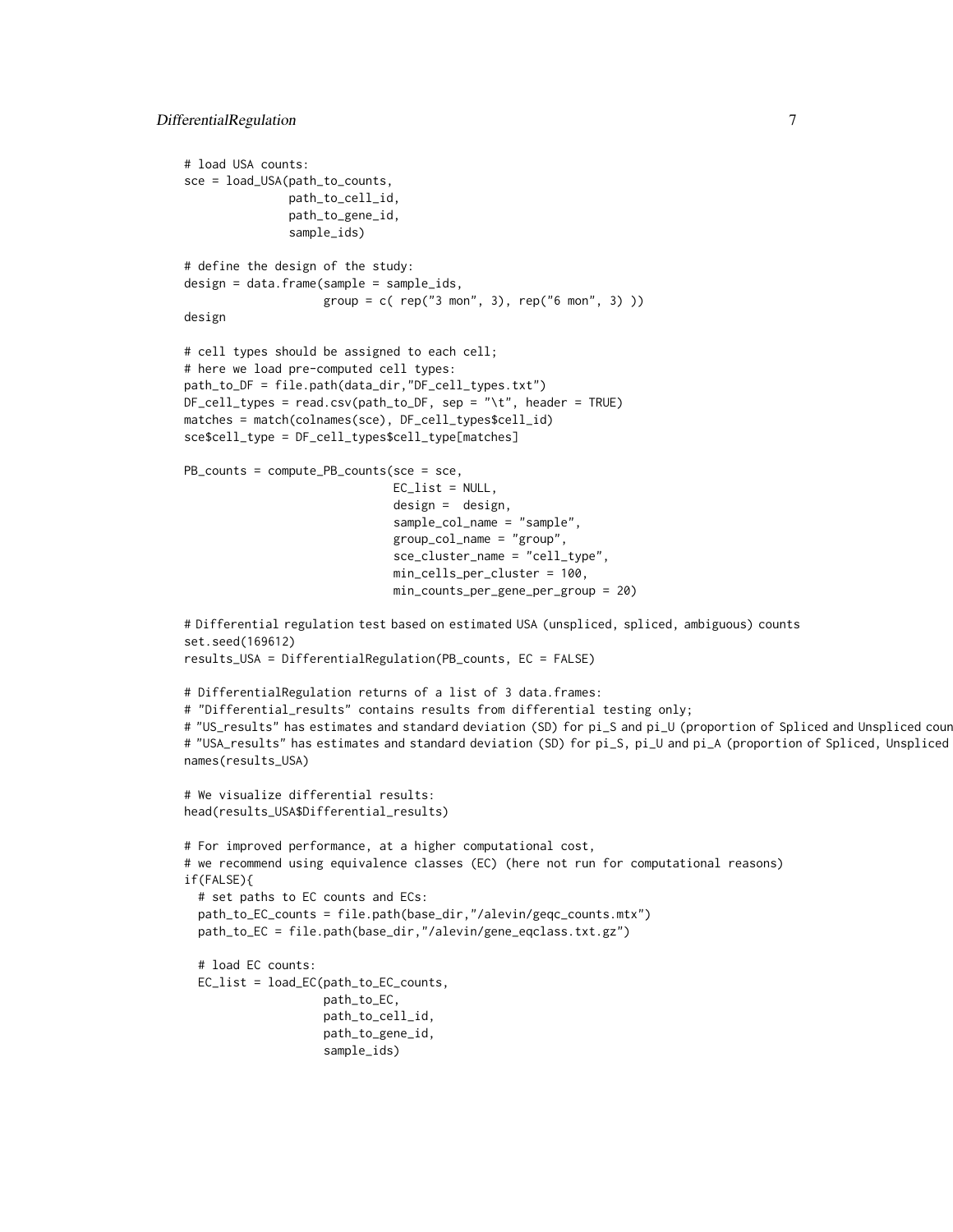```
PB_counts = compute_PB_counts(sce = sce,
                                EC_list = EC_list,
                                design = design,
                                sample_col_name = "sample",
                                group_col_name = "group",
                                sce_cluster_name = "cell_type",
                                min_cells_per_cluster = 100,
                                min_counts_per_gene_per_group = 20)
 # to reduce memory usage, we can remove the EC_list object:
 rm(EC_list)
 set.seed(169612)
 results_EC = DifferentialRegulation(PB_counts)
 names(results_EC)
 # We visualize differential results:
 head(results_EC$Differential_results)
}
# plot top (i.e., most significant) result:
# plot USA proportions:
plot_pi(results_USA,
       type = "USA",
        gene_id = results_USA$Differential_results$Gene_id[1],
       cluster_id = results_USA$Differential_results$Cluster_id[1])
# plot US proportions:
plot_pi(results_USA,
       type = "US",gene_id = results_USA$Differential_results$Gene_id[1],
       cluster_id = results_USA$Differential_results$Cluster_id[1])
```

```
load_EC Create a list containing the equivalence classes objects object
```
# Description

load\_EC imports the equivalence classes (computed by alevin-fry), and stores them into a list.

# Usage

```
load_EC(
  path_to_EC_counts,
  path_to_EC,
  path_to_cell_id,
  path_to_gene_id,
```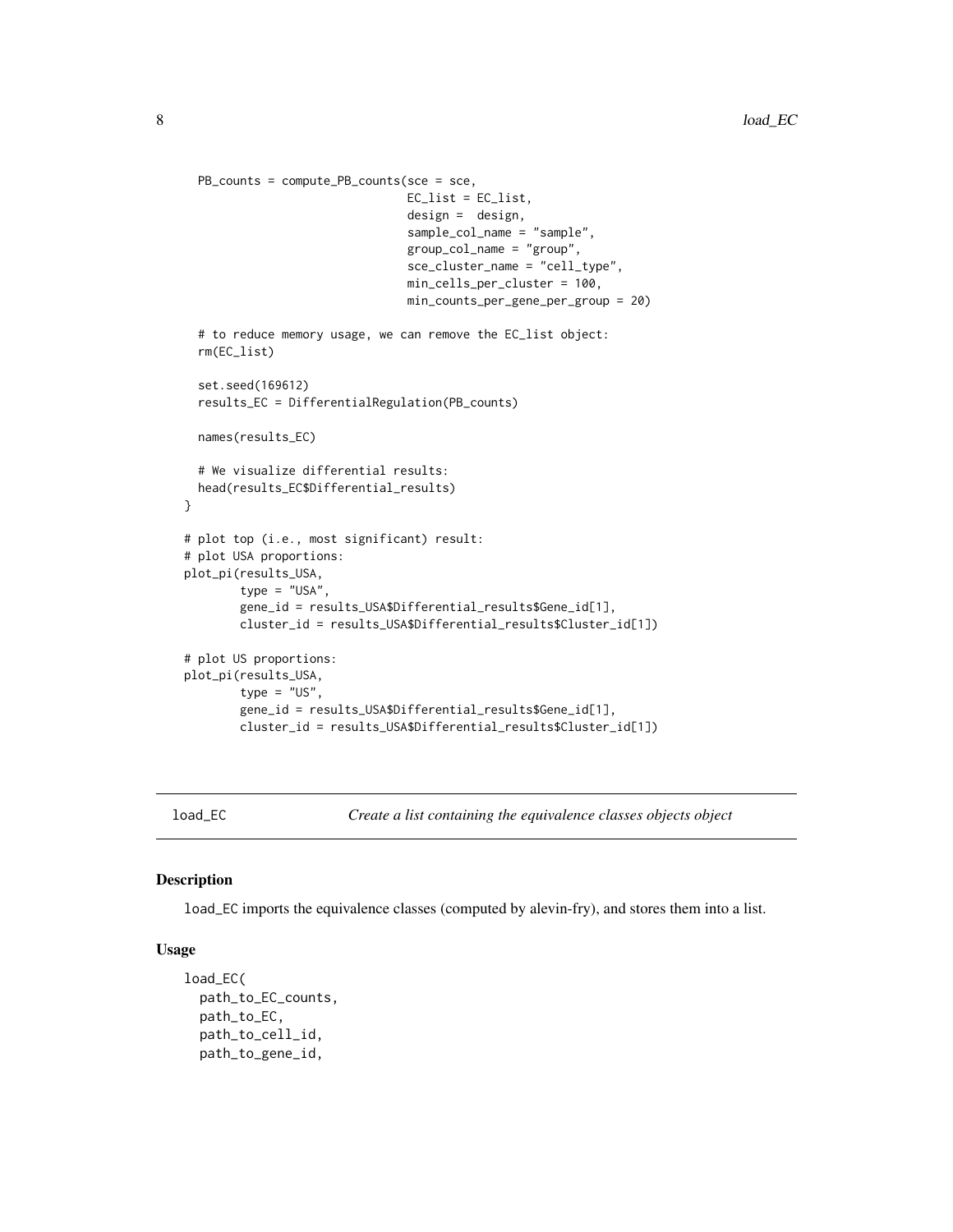<span id="page-8-0"></span>sample\_ids  $\lambda$ 

## Arguments

| path_to_EC_counts |                                                                                                                                                                                    |
|-------------------|------------------------------------------------------------------------------------------------------------------------------------------------------------------------------------|
|                   | a vector of length equals to the number of samples: each element indicates the<br>path to the equivalence classes counts of the respective sample (i.e., geqc_counts.mtx<br>file). |
| path_to_EC        | a vector of length equals to the number of samples: each element indicates the<br>path to the equivalence classes of the respective sample (i.e., gene_eqclass.txt.gz<br>file).    |
| path_to_cell_id   |                                                                                                                                                                                    |
|                   | a vector of length equals to the number of samples: each element indicates the<br>path to the cell ids of the respective sample (i.e., quants_mat_rows.txt file).                  |
| path_to_gene_id   |                                                                                                                                                                                    |
|                   | a vector of length equals to the number of samples: each element indicates the<br>path to the gene ids of the respective sample (i.e., quants_mat_cols.txt file).                  |
| sample_ids        | a vector of length equals to the number of samples: each element indicates the<br>name of the sample.                                                                              |
|                   |                                                                                                                                                                                    |

# Value

A list object.

# Author(s)

Simone Tiberi <simone.tiberi@uzh.ch>

# See Also

[load\\_USA](#page-9-1), [DifferentialRegulation](#page-4-1)

```
# load internal data to the package:
data_dir = system.file("extdata", package = "DifferentialRegulation")
# specify samples ids:
sample_ids = paste0("organoid", c(1:3, 16:18))
# set directories of each sample input data (obtained via alevin-fry):
base_dir = file.path(data_dir, "alevin-fry", sample_ids)
file.exists(base_dir)
# set paths to USA counts, cell id, gene id, EC counts and ECs:
file.exists(base_dir)<br># set paths to USA counts, cell id, gene id, EC counts and ECs<br># Note that alevin-fry needs to be run with `--use-mtx` option
# Note that alevin-fry needs to be run with `--use-mtx` option<br># to store counts in a `quants_mat.mtx` file.
```

```
path_to_counts = file.path(base_dir,"/alevin/quants_mat.mtx")
path_to_cell_id = file.path(base_dir,"/alevin/quants_mat_rows.txt")
path_to_gene_id = file.path(base_dir,"/alevin/quants_mat_cols.txt")
```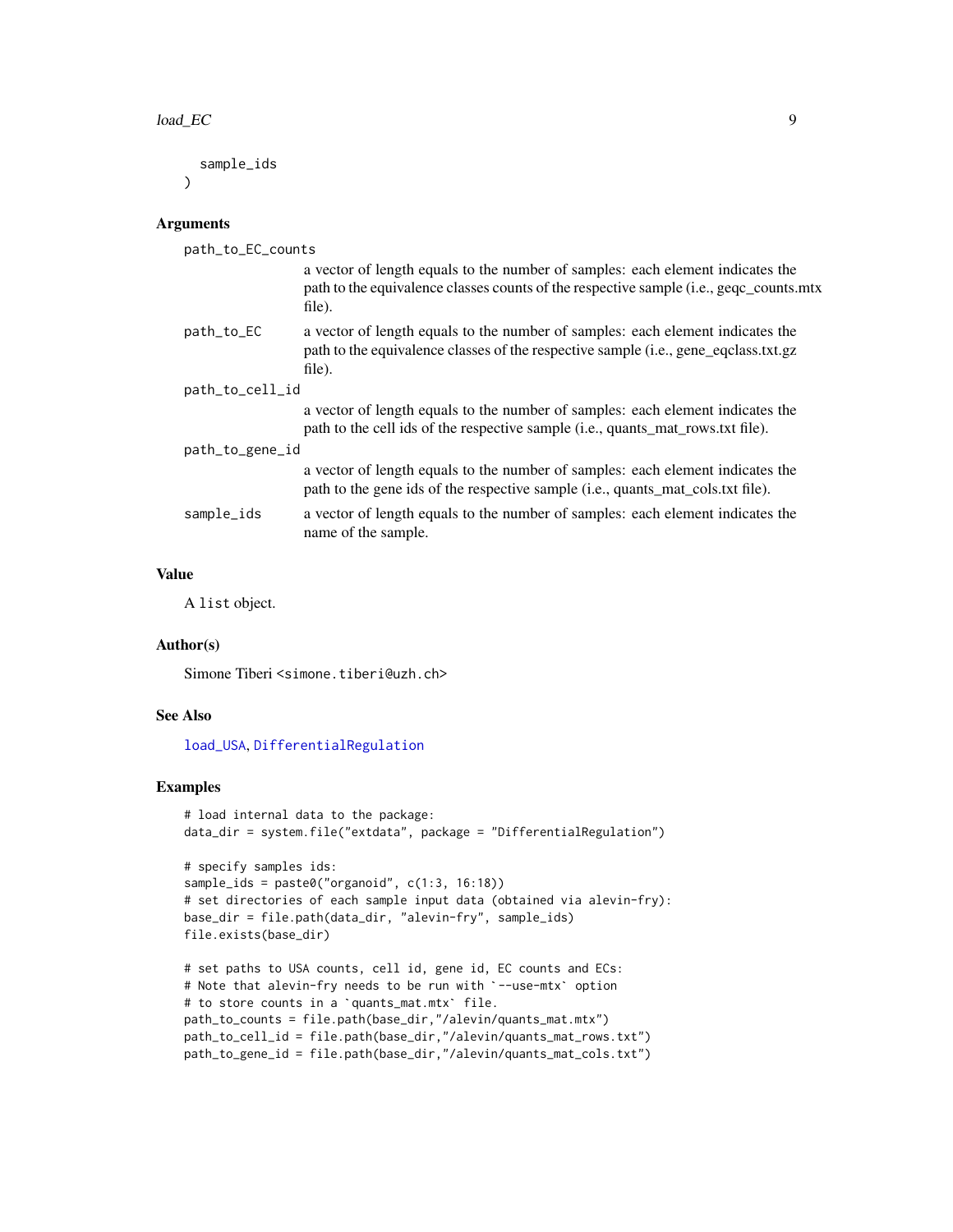```
path_to_EC_counts = file.path(base_dir,"/alevin/geqc_counts.mtx")
path_to_EC = file.path(base_dir,"/alevin/gene_eqclass.txt.gz")
# load EC counts:
EC_list = load_EC(path_to_EC_counts,
                  path_to_EC,
                  path_to_cell_id,
                  path_to_gene_id,
                  sample_ids)
```
<span id="page-9-1"></span>

load\_USA *Create a list containing the equivalence classes objects object*

# Description

load\_USA imports the estimated USA (Unspliced, Spliced and Ambiguous) counts (computed by alevin-fry), and stores them into a SingleCellExperiment object.

# Usage

load\_USA(path\_to\_counts, path\_to\_cell\_id, path\_to\_gene\_id, sample\_ids)

# Arguments

|                 | path_to_counts a vector of length equals to the number of samples: each element indicates the<br>path to the USA estimated count matrix of the respective sample (i.e., quants_mat.mtx |
|-----------------|----------------------------------------------------------------------------------------------------------------------------------------------------------------------------------------|
|                 | file).                                                                                                                                                                                 |
| path_to_cell_id |                                                                                                                                                                                        |
|                 | a vector of length equals to the number of samples: each element indicates the<br>path to the cell ids of the respective sample (i.e., quants_mat_rows.txt file).                      |
| path_to_gene_id |                                                                                                                                                                                        |
|                 | a vector of length equals to the number of samples: each element indicates the<br>path to the gene ids of the respective sample (i.e., quants_mat_cols.txt file).                      |
| sample_ids      | a vector of length equals to the number of samples: each element indicates the<br>name of the sample.                                                                                  |

# Value

A SingleCellExperiment object.

# Author(s)

Simone Tiberi <simone.tiberi@uzh.ch>

# See Also

[load\\_EC](#page-7-1), [DifferentialRegulation](#page-4-1)

<span id="page-9-0"></span>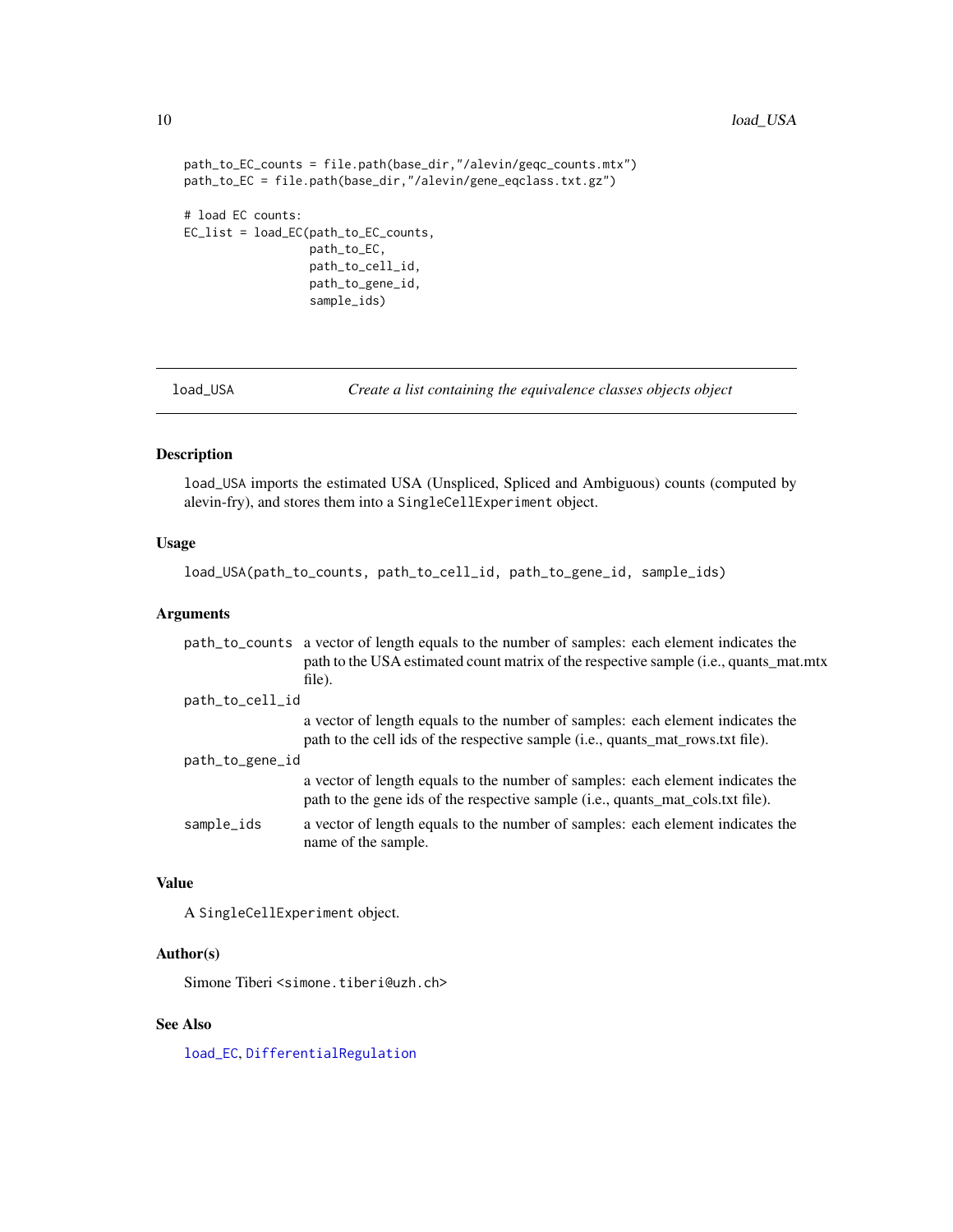#### <span id="page-10-0"></span>plot\_pi that the contract of the contract of the contract of the contract of the contract of the contract of the contract of the contract of the contract of the contract of the contract of the contract of the contract of t

# Examples

```
# load internal data to the package:
data_dir = system.file("extdata", package = "DifferentialRegulation")
# specify samples ids:
sample_ids = paste0("organoid", c(1:3, 16:18))
# set directories of each sample input data (obtained via alevin-fry):
base_dir = file.path(data_dir, "alevin-fry", sample_ids)
file.exists(base_dir)
# set paths to USA counts, cell id and gene id:
# Note that alevin-fry needs to be run with `--use-mtx` option
# set paths to USA counts, cell id and gene i#<br># Note that alevin-fry needs to be run with `<br># to store counts in a `quants_mat.mtx` file.
path_to_counts = file.path(base_dir,"/alevin/quants_mat.mtx")
path_to_cell_id = file.path(base_dir,"/alevin/quants_mat_rows.txt")
path_to_gene_id = file.path(base_dir,"/alevin/quants_mat_cols.txt")
# load USA counts:
sce = load_USA(path_to_counts,
                path_to_cell_id,
                 path_to_gene_id,
                 sample_ids)
```
<span id="page-10-1"></span>

plot\_pi *Plot the estimated proportions of US or USA counts in each group*

# Description

plot\_pi plots the posterior means of the proportions of US (if 'type' = 'US') or USA (if 'type' = 'USA') counts, in each group. If 'CI' is TRUE, a profile Wald type confidence interval will also be added; the level of the confidence interval is specified by 'CI\_level'.

# Usage

plot\_pi(results, gene\_id, cluster\_id, type = "USA", CI = TRUE, CI\_level = 0.95)

# Arguments

| results    | a list of 3 data. frame objects, computed via DifferentialRegulation.                                                                                                                                                                                                                                                                                                                                                                                       |
|------------|-------------------------------------------------------------------------------------------------------------------------------------------------------------------------------------------------------------------------------------------------------------------------------------------------------------------------------------------------------------------------------------------------------------------------------------------------------------|
| gene_id    | a character, indicating the gene to plot.                                                                                                                                                                                                                                                                                                                                                                                                                   |
| cluster_id | a character, indicating the cell cluster to plot.                                                                                                                                                                                                                                                                                                                                                                                                           |
| type       | a character (either 'SU' or 'SUA'). If "SU", it plots the proportion of Spliced<br>and Unspliced counts (Ambiguous counts are assigned 50:50 to Spliced and<br>Unspliced counts). If "SUA" (default), it plots the proportion of Spliced, Un-<br>spliced and Ambiguous counts (Ambiguous counts are kept separately). Note<br>that, although US reads are easier to interpret, USA reads more closely reflect<br>what is being compared between conditions. |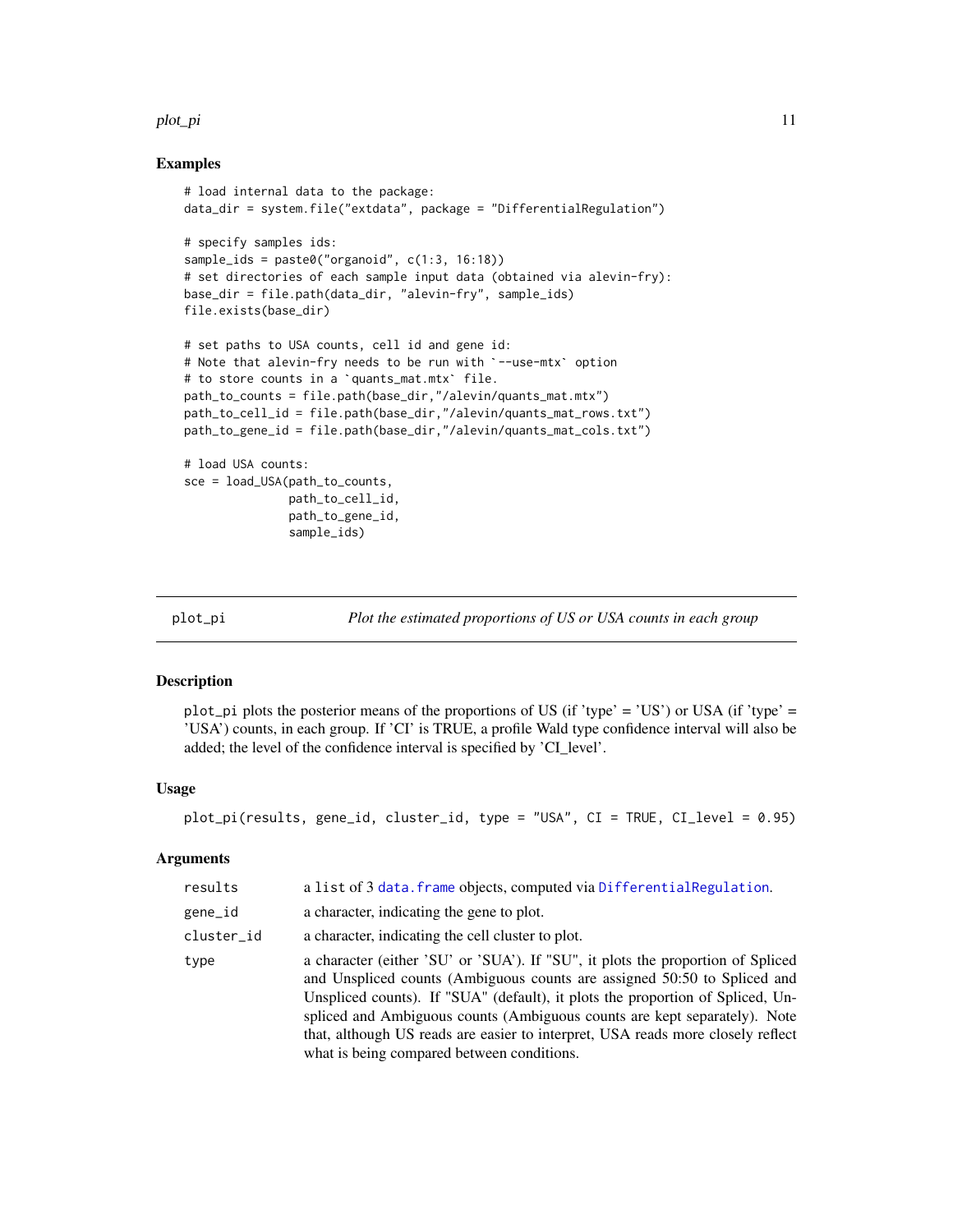<span id="page-11-0"></span>

| СI       | a logical ('TRUE' by default), indicating whether to plot a profile Wald type |
|----------|-------------------------------------------------------------------------------|
|          | confidence interval around the estimated proportions.                         |
| CI level | a numeric between 0 and 1, indicating the level of the confidence interval.   |

# Value

A ggplot object.

# Author(s)

Simone Tiberi <simone.tiberi@uzh.ch>

# See Also

[DifferentialRegulation](#page-4-1)

```
# load internal data to the package:
data_dir = system.file("extdata", package = "DifferentialRegulation")
# specify samples ids:
sample_ids = paste0("organoid", c(1:3, 16:18))
# set directories of each sample input data (obtained via alevin-fry):
base_dir = file.path(data_dir, "alevin-fry", sample_ids)
file.exists(base_dir)
# set paths to USA counts, cell id and gene id:
# Note that alevin-fry needs to be run with '--use-mtx' option
# to store counts in a 'quants_mat.mtx' file.
path_to_counts = file.path(base_dir,"/alevin/quants_mat.mtx")
path_to_cell_id = file.path(base_dir,"/alevin/quants_mat_rows.txt")
path_to_gene_id = file.path(base_dir,"/alevin/quants_mat_cols.txt")
# load USA counts:
sce = load_USA(path_to_counts,
               path_to_cell_id,
               path_to_gene_id,
               sample_ids)
# define the design of the study:
design = data.frame(sample = sample_ids,
                    group = c( rep("3 mon", 3), rep("6 mon", 3) ))
design
# cell types should be assigned to each cell;
# here we load pre-computed cell types:
path_to_DF = file.path(data_dir,"DF_cell_types.txt")
DF_{cell\_types} = read.csv(path_to_DF, sep = "\t", header = TRUE)
matches = match(colnames(sce), DF_cell_types$cell_id)
sce$cell_type = DF_cell_types$cell_type[matches]
```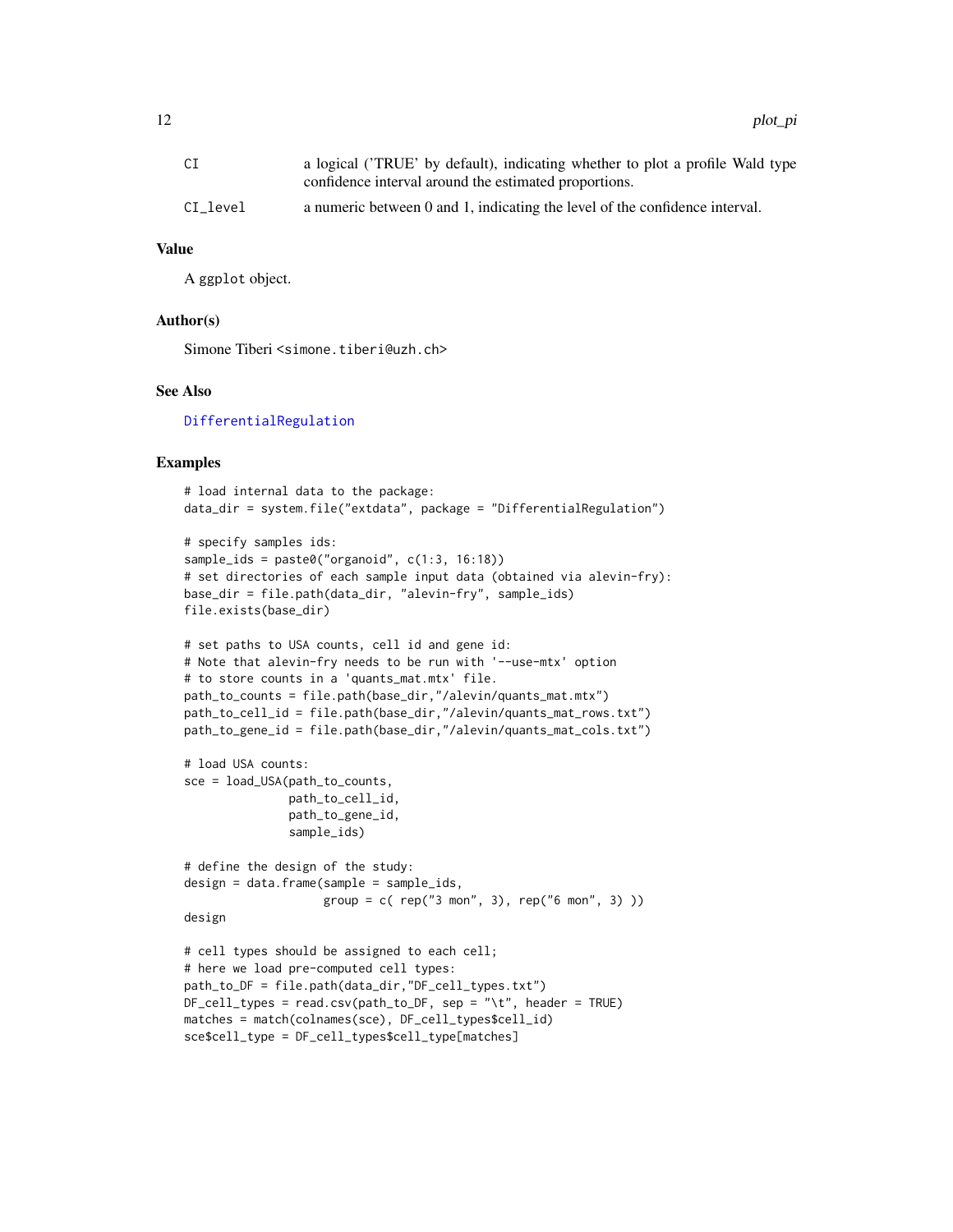```
PB_counts = compute_PB_counts(sce = sce,
                              EC_list = NULL,
                              design = design,
                              sample_col_name = "sample",
                              group_col_name = "group",
                              sce_cluster_name = "cell_type",
                              min_cells_per_cluster = 100,
                              min_counts_per_gene_per_group = 20)
# Differential regulation test based on estimated USA (unspliced, spliced, ambiguous) counts
set.seed(169612)
results_USA = DifferentialRegulation(PB_counts, EC = FALSE)
# DifferentialRegulation returns of a list of 3 data.frames:
# "Differential_results" contains results from differential testing only;
# "US_results" has estimates and standard deviation (SD) for pi_S and pi_U (proportion of Spliced and Unspliced cour
# "USA_results" has estimates and standard deviation (SD) for pi_S, pi_U and pi_A (proportion of Spliced, Unspliced
names(results_USA)
# We visualize differential results:
head(results_USA$Differential_results)
# For improved performance, at a higher computational cost,
# we recommend using equivalence classes (EC) (here not run for computational reasons)
# see help(DifferentialRegulation) examples.
# plot top (i.e., most significant) result:
# plot USA proportions:
plot_pi(results_USA,
        type = "USA",
        gene_id = results_USA$Differential_results$Gene_id[1],
        cluster_id = results_USA$Differential_results$Cluster_id[1])
# plot US proportions:
plot_pi(results_USA,
        type = "US",
        gene_id = results_USA$Differential_results$Gene_id[1],
        cluster_id = results_USA$Differential_results$Cluster_id[1])
```